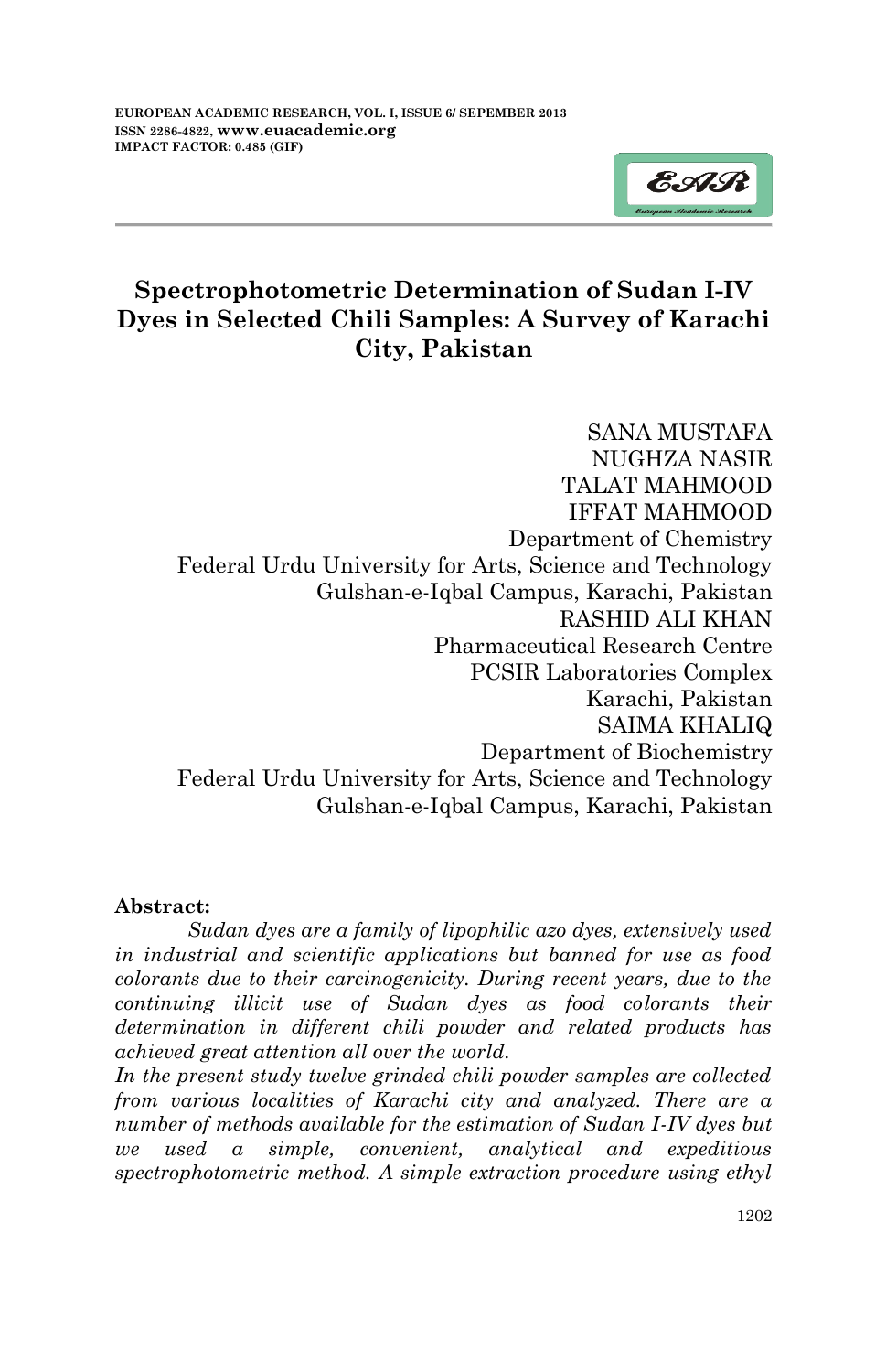*acetate has been applied for the extraction of these dyes from samples of chili powder. The determination of Sudan I-IV dyes is obtained from chili powder samples by single point standard addition method and multiple point standard addition method.* 

**Key words**: *Dyes, Sudan, Standard Addition Method, Spectrophotometer, Karachi*

#### **Introduction**

Color is the fundamental and indispensable property for the most chemical industries to enhance their manufacture. Mostly in foodstuff and pharmaceutical industries; natural and synthetic dyes are extensively used. It is the main component of food and almost certainly characteristic facts for appealing human senses (Christie 2001).

Food dye is any substance that is added to food or drink to alter its color, flavor and aesthetic value. Human being has been using a variety of color additives for a long time since 1500 BC and most of those colors were of natural origin. But since 1800 BC with advent of synthetic food dyes, many food industries started using synthetic food dyes without knowledge of their safety. Today, the synthetic food colors are being preferred to natural food colors due to their low cost and tinctorial power (Babu & Shenoliker 1995).

Sudan dyes are synthetic industrial dyes belongs the class of azo dyes. Among them Synthetic Sudan I (fig. 1a), Sudan II (fig.1b.), Sudan III (fig. 1c) and Sudan IV (fig. 1d) are widely used as coloring agent in fuels, spirit vanishing, plastics, shoe and floor polishes, waxes, printing inks and in the leather and fabric industries (Dillon et al. 1994; Rafi et al. 1997). They have been used in scientific research and cosmetic products (Cornet et al. 2006). Scientific applications include staining of lipids with Sudan IV for visualization and analytical purpose (Chen et al. 2002). For many years Sudan dyes have been used as additive in food products by some factories because of their intensive red-orange color. Among the Sudan group of dyes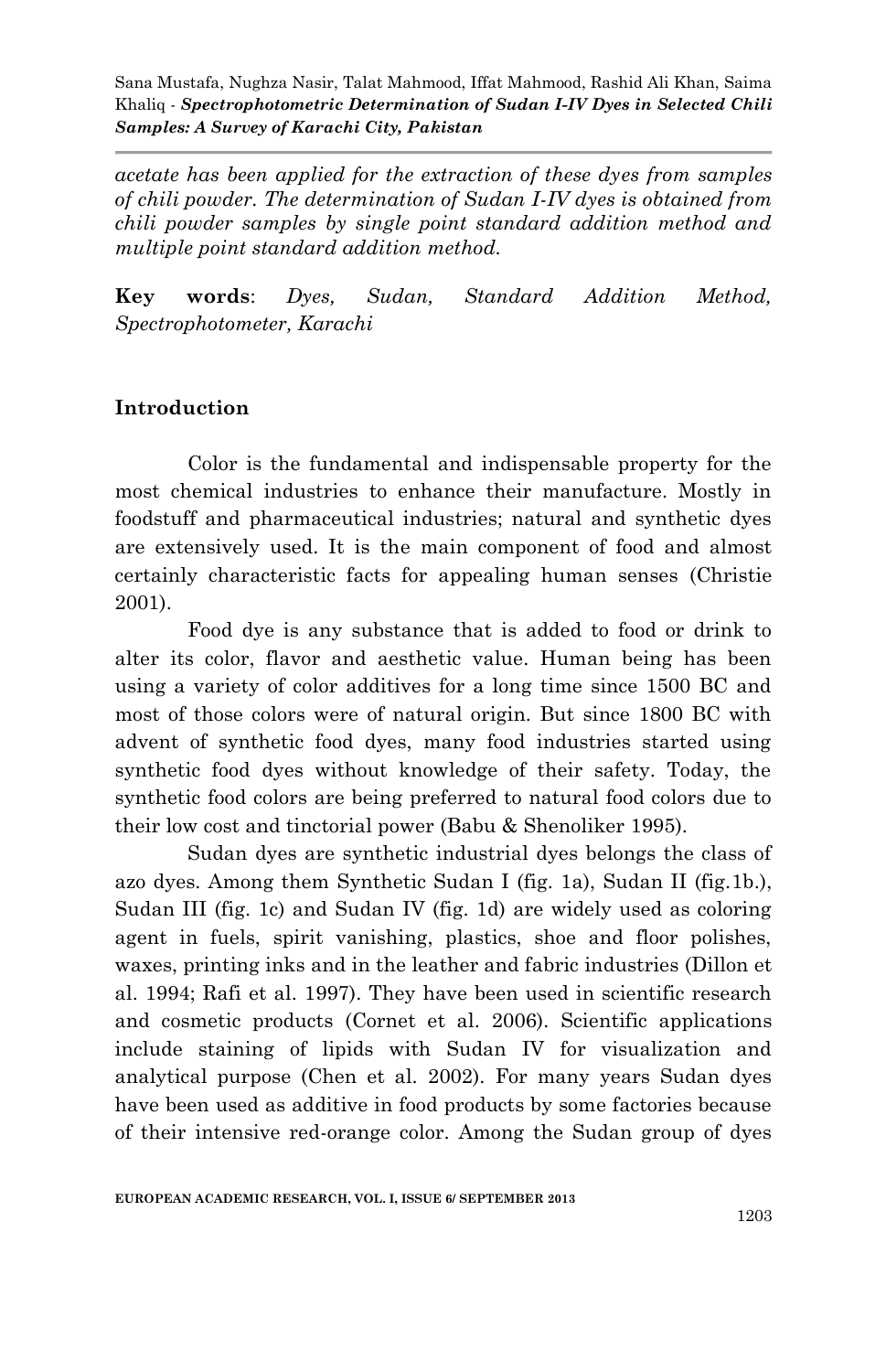lipophilic Sudan I (fig. 1a.) carcinogenic action was first discovered in 1970's (Abraham et al. 2002).

In April 2003, the sudden I was detected in hot chili and hot chili products of India and spread fears European Union (EU). And two years later, in March 2005, similar food panic happened in china as well as in the EU again. In china, Sudan I was found in many food products from the international famous brands, such as in chili oil, baking chicken, spicy turnip pickle and chili powder (Daood & Biacs 2005; Sproll et al. 2005).

In 2005 the European Food Safety Authority (EFSA) initiated a review of the toxicology of a number of dyes found illegally in food in the EU. The (EFSA) came to the conclusion that, especially for Sudan I, there is strong evidence for both genotoxicity and carcinogenicity. Because of structural similarities between Sudan I and the other Sudan dyes, the larger group is presumed to have the same deleterious effects (EFSA 2005).

The International Agency for Research on Cancer (IARC) has classified Sudan dyes as category three carcinogens and as use of these dyes has major economic consequences for worldwide food industries as well as an impact on public health, they are nonauthorized to be used in the food industry (IARC 2008).

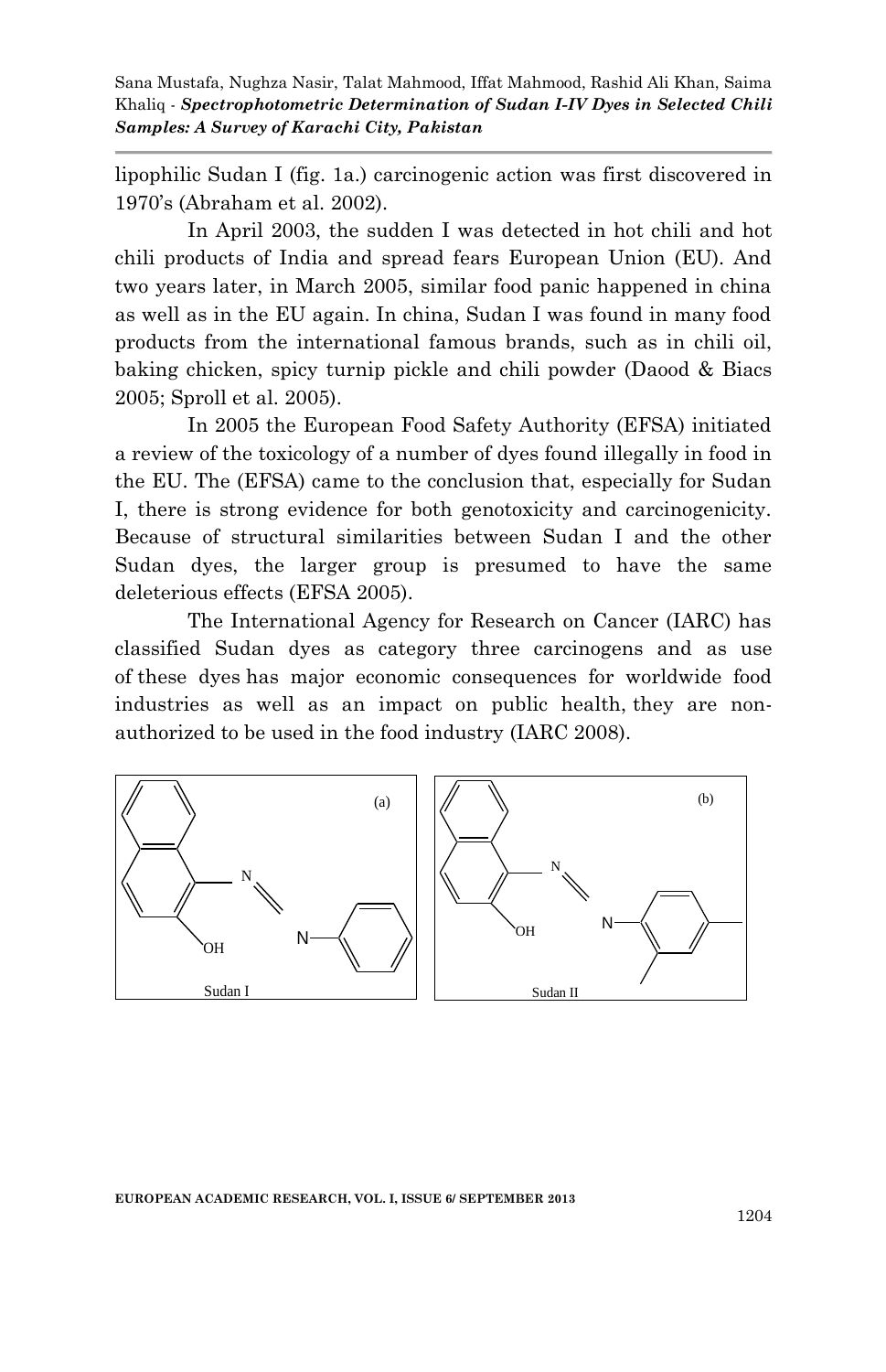Sana Mustafa, Nughza Nasir, Talat Mahmood, Iffat Mahmood, Rashid Ali Khan, Saima Khaliq - *Spectrophotometric Determination of Sudan I-IV Dyes in Selected Chili Samples: A Survey of Karachi City, Pakistan*



**Fig. 1.** Structure of Sudan I, Sudan II, Sudan III and Sudan IV

The illegal use of Sudan dye is a severe danger to public health; therefore simple, rapid and reliable analytical methods for the determination of these banned dyes in food stuffs are required. Several techniques have been reported in the literatures and mostly proposed methods are based on high performance liquid chromatography, with optical or mass spectrometric detection (Di Donna et al. 2004; Botek et al. 2007; Capitan et al. 1996). However, some gas chromatographic and capillary electrophoresis methods have also been reported (He et al. 2007). Generally, chromatographic methods are expensive and times consuming therefore, other techniques for detecting Sudan dyes have been developed (Han et al. 2007; Mustafa et al. 2013).

In this research work, Sudan dyes (I-IV) from samples of chili powder which are collected from different localities of Karachi city are extracted and estimated by convenient and simple spectrophotometric method. Ethyl Acetate has been used for the extraction of these dyes from samples of chili powder. Sudan dyes (I-IV) are first determined by single point standard addition method and then by multiple point standard addition method.

## **Experimental Work**

## **Materials and Methods**

Toluene, ethyl acetate, methanol (Sigma Aldrich), 1-[(2,4 dimethyl phenyl) azo]-2-naphthalenol (Sudan I), 1-(phenyl azo)-2 naphthol (Sudan II), 1-(4 phenyl azo phenyl azo)-2- naphthol (Sudan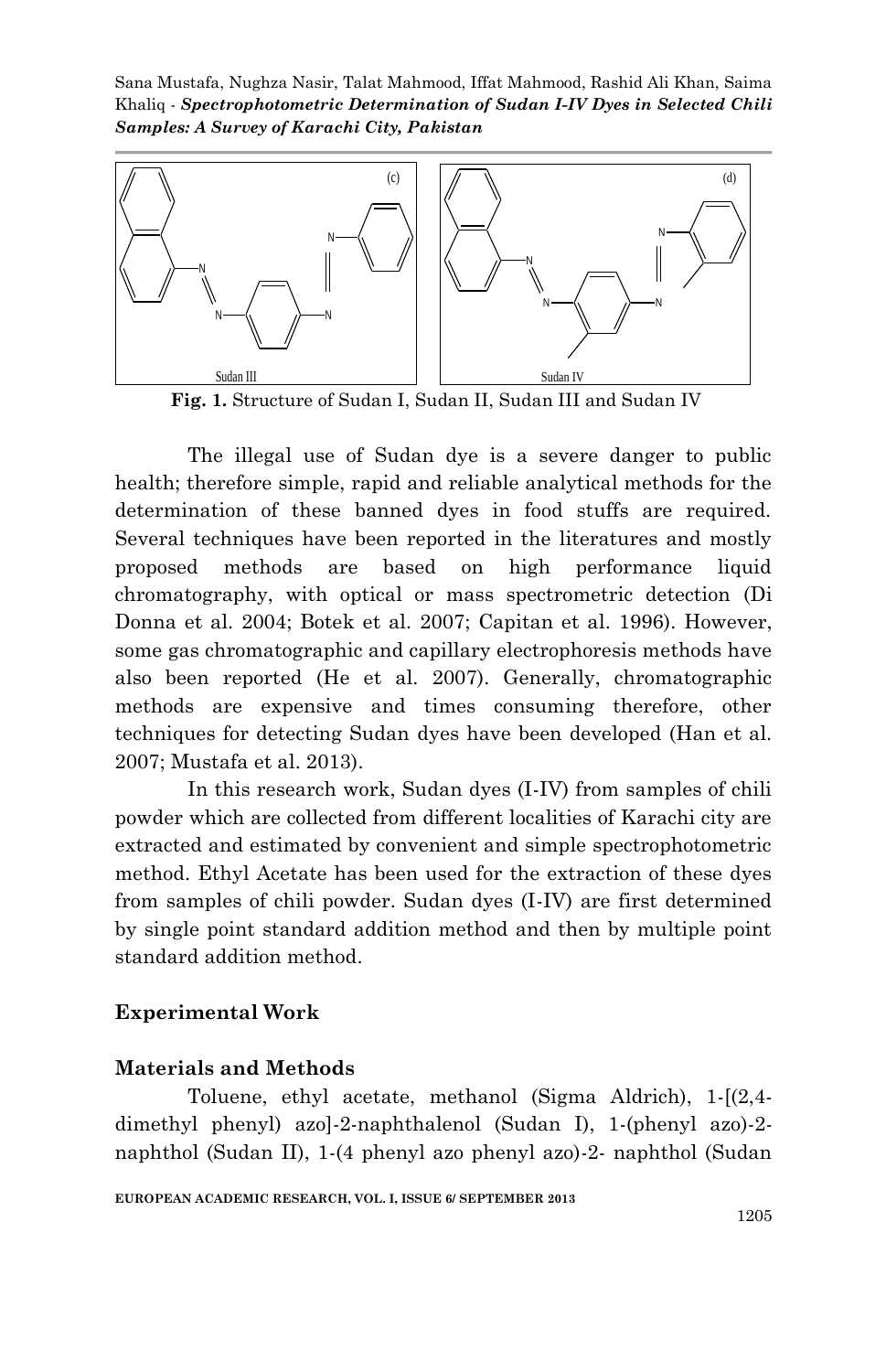III), o-tolyl azo-O-tolyl azo-beta-naphthol (Sudan IV), silica gel TLC card (Merck), Iodine reagent, UV-Vis Lamp, Jenway 6310 Spectrophotometer, Analytical balance, Select spin spectra 6C centrifuge machine, Fluko homogenizer and 0.45 µm filter membrane.

## **Sampling**

Twelve samples of chili powder have been collected from different localities of Karachi city during January 2013 to March 2013.

# **Standard Addition Method**

In the present work, Standard addition method is used for the spectrophotometric determination of Sudan dyes. Standard addition method can be applied to most analytical techniques and generally use to solve the matrix effect problems. In the method two different statistical approaches that is single point and multiple point are adopted.

# **Single point Standard Addition**

The method involves the preparation of only one standard and then the concentration of Sudan dyes I-IV in sample is determined by following equation:

Concentration =  $A_u/A_s + A_u \times (C_s + C_u)$ 

Where,

 $A<sub>u</sub>$  = Absorbance of Sudan dye in Sample.

 $A_s$  = Absorbance of Sudan dye in Standard.

 $C_s$  = Concentration of Sudan dye in Standard.

 $C<sub>u</sub>$  = Concentration of Sudan dye in Sample.

# **Multiple Point Standard Addition**

The method involves the construction of a calibration curve (fig. 3) to determine concentration of an analyte (Sudan dye) in unknown sample by comparison to a set of samples of known concentration (standards).

## **Extraction and Sample Preparation**

Chili powder samples were obtained from the local markets of Karachi city and homogenized properly. 2.5 grams of chili powder samples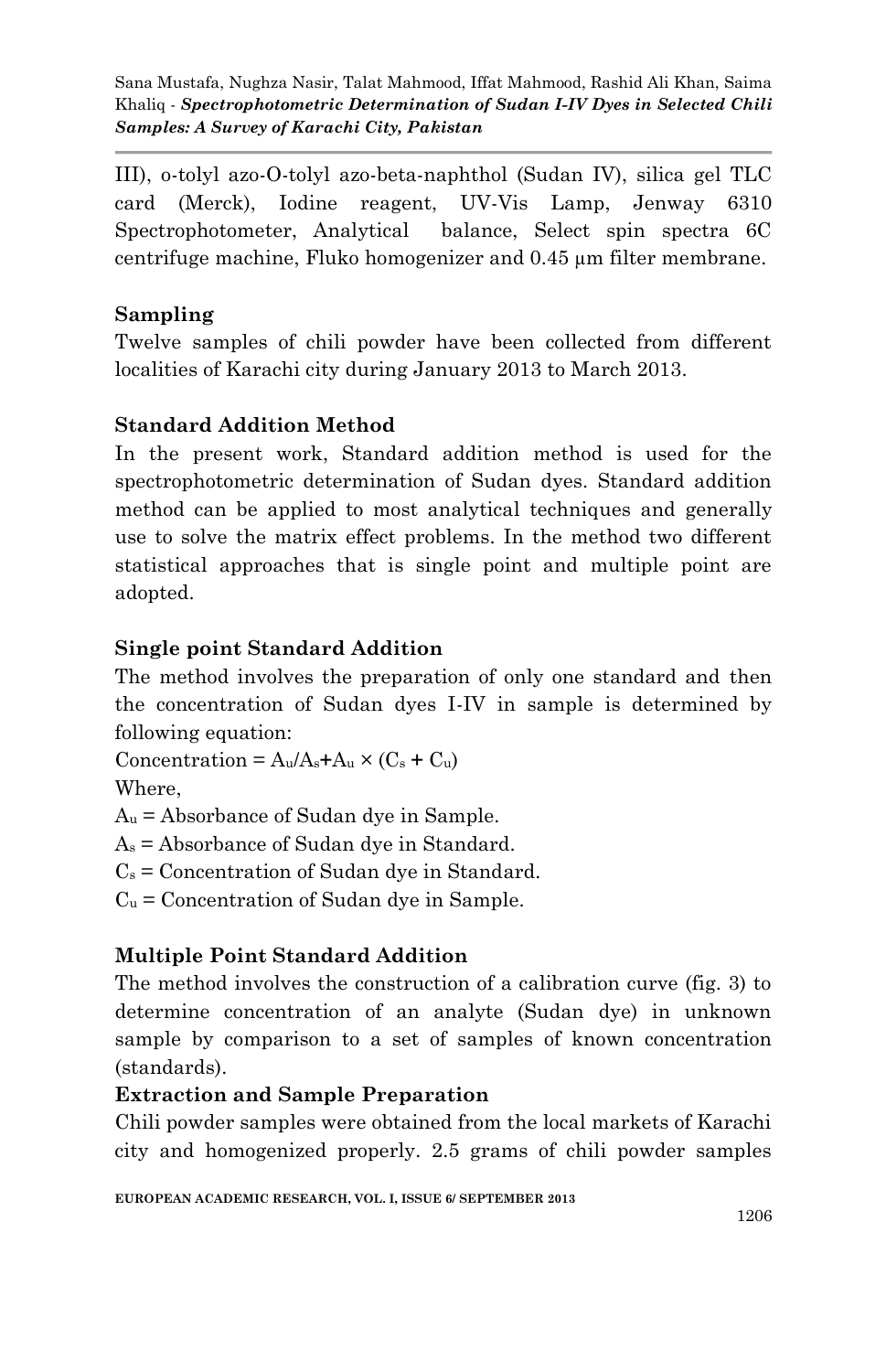were accurately weighed and transferred into a 30 mL centrifuge tube containing 20 mL of ethyl acetate. The mixture was blended with homogenizer at 16,500 rpm for 5 minute and then centrifuge for 5 minute, after centrifugation upper organic layer was filtered and collected in a 25 mL volumetric flask and made up the volume with ethyl acetate. After this, we further dilute the chili extract by taking 0.5 mL of chili extract into another 25 mL of volumetric flask using ethyl acetate as solvent.

## **Preparation of Standards of Sudan I-IV Dye**

Four standards of each Sudan dye in concentration range of 1-50 ppm were prepared by taking 0.1-50 mL of Sudan stock solution of 100 ppm and 0.5 ml of chili sample extract into 25 mL of volumetric flasks using ethyl acetate as make up solvent.

The experimental work is summarized in figure 2.

Visible spectrums of standards were recorded in the wavelength range of 320-750 nm. The 476 nm λ for Sudan I, 494 nm λ for Sudan II, 508 nm λ for Sudan III and 520 nm λ for Sudan IV were selected from the spectra due to their maximum absorbance at the respective wavelengths. Finally the absorbance of each sample was measured for the presence of these dyes at these wavelengths (Table 2).

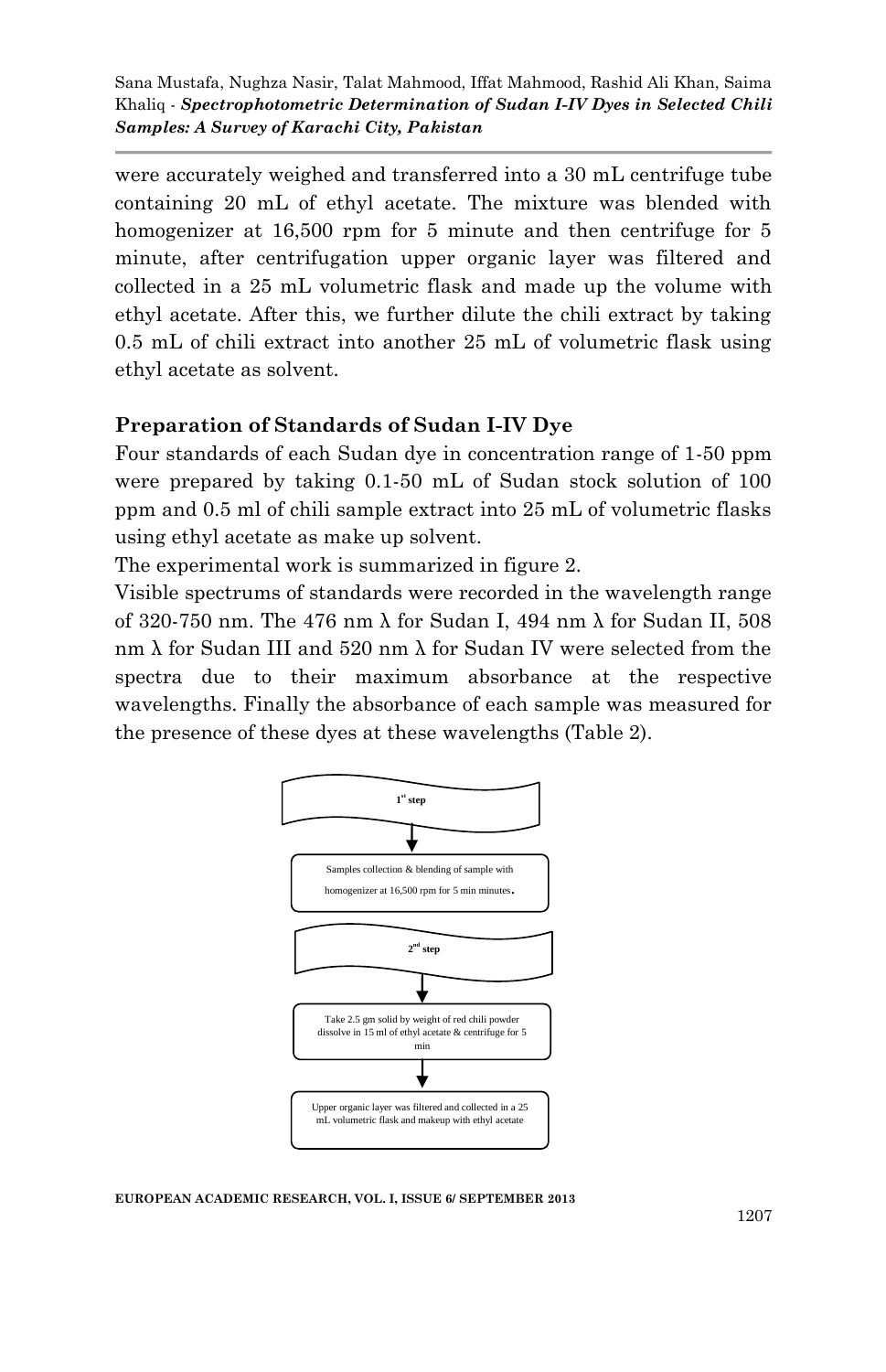

**Fig. 2.** Block diagram of method used for the estimation of Sudan (I, II, III, and IV) in chili powder samples

**Table: 1**. Absorbance of standards (1.0-50 ppm of Sudan I to IV) and samples for constructing calibration curve for multiple point standard addition method.

| Sampling<br>Area | Conc.<br>(ppm) | Sudan<br>1<br>b476<br>nm | Sudan<br>п<br>b494<br>nm | Sudan<br>ш<br>b508<br>nm | Sudan<br>IV<br>b520<br>nm | Sampling<br>Area | aConc.<br>(ppm) | Sudan<br>I <sup>b476</sup><br>nm | Sudan<br>II <sup>b494</sup><br>nm | Sudan<br>ш<br>b508<br>nm | Sudan<br>IV<br>b520<br>nm |
|------------------|----------------|--------------------------|--------------------------|--------------------------|---------------------------|------------------|-----------------|----------------------------------|-----------------------------------|--------------------------|---------------------------|
| Gulshan-2        | $\mathbf{1}$   | 0.084                    | 0.090                    | 0.069                    | 0.053                     | Q. Abad          | $\mathbf{1}$    | 0.066                            | 0.130                             | 0.141                    | 0.067                     |
|                  | 5              | 0.232                    | 1.136                    | 0.146                    | 0.088                     |                  | 5               | 0.210                            | 0.354                             | 0.432                    | 0.177                     |
|                  | 20             | 0.718                    | 0.898                    | 0.838                    | 0.386                     |                  | 20              | 0.835                            | 1.042                             | 1.178                    | 0.575                     |
|                  | 50             | 1.040                    | 0.257                    | 1.208                    | 1.000                     |                  | 50              | 1.113                            | 1.217                             | 1.291                    | 1.137                     |
|                  | Sample         | 0.236                    | 1.140                    | 0.149                    | 0.089                     |                  | Sample          | 0.213                            | 0.356                             | 0.433                    | 0.179                     |
|                  | $\mathbf{1}$   | 0.050                    | 0.098                    | 0.090                    | 0.045                     | Saddar           | $\mathbf{1}$    | 0.035                            | 0.060                             | 0.026                    | 0.032                     |
| Landhi           | 5              | 0.247                    | 0.279                    | 0.343                    | 0.340                     |                  | 5               | 0.207                            | 0.274                             | 0.072                    | 0.532                     |
|                  | 20             | 0.699                    | 0.905                    | 0.856                    | 0.420                     |                  | 20              | 0.789                            | 0.984                             | 0.396                    | 0.877                     |
|                  | 50             | 1.057                    | 1.148                    | 1.215                    | 1.122                     |                  | 50              | 1.060                            | 1.165                             | 0.923                    | 1.277                     |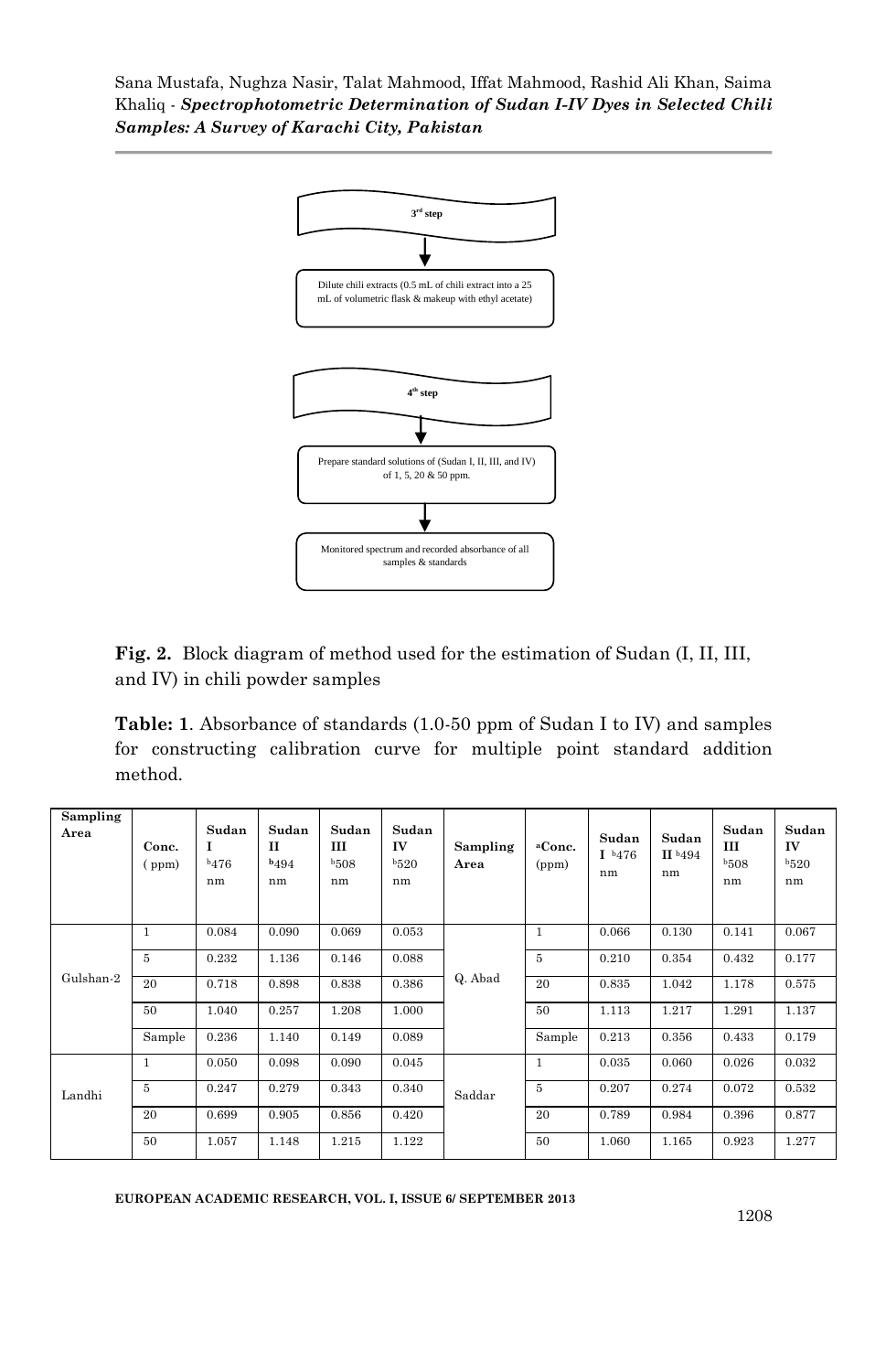Sana Mustafa, Nughza Nasir, Talat Mahmood, Iffat Mahmood, Rashid Ali Khan, Saima Khaliq - *Spectrophotometric Determination of Sudan I-IV Dyes in Selected Chili Samples: A Survey of Karachi City, Pakistan*

|                 | Sample       | 0.249 | 0.276 | 0.342 | 1.205 |           | Sample         | 1.250 | 0.956 | 1.590 | 0.890 |
|-----------------|--------------|-------|-------|-------|-------|-----------|----------------|-------|-------|-------|-------|
| Malir           | $\mathbf{1}$ | 0.080 | 0.130 | 0.138 | 0.133 | CBA lines | $\mathbf{1}$   | 0.080 | 0.117 | 0.097 | 0.065 |
|                 | 5            | 0.238 | 0.331 | 0.503 | 0.432 |           | $\overline{5}$ | 0.228 | 0.305 | 0.239 | 0.085 |
|                 | 20           | 0.695 | 0.806 | 1.199 | 0.680 |           | 20             | 0.688 | 1.152 | 0.983 | 0.266 |
|                 | 50           | 1.060 | 1.194 | 1.263 | 1.128 |           | 50             | 1.036 | 1.134 | 1.196 | 1.190 |
|                 | Sample       | 0.956 | 0.450 | 0.601 | 0.450 |           | Sample         | 0.230 | 0.306 | 0.986 | 0.095 |
|                 | $\mathbf{1}$ | 0.124 | 0.152 | 0.116 | 0.132 |           | $\mathbf{1}$   | 0.039 | 0.071 | 0.095 | 0.034 |
| Sachal          | 5            | 0.320 | 0.330 | 0.508 | 0.522 | Joriya    | 5              | 0.217 | 0.218 | 0.380 | 0.320 |
| Goth            | 20           | 0.720 | 0.961 | 1.111 | 0.619 | bazaar    | 20             | 0.788 | 0.783 | 1.158 | 0.702 |
|                 | 50           | 1.075 | 1.174 | 1.255 | 1.108 |           | 50             | 1.098 | 1.176 | 1.258 | 0.973 |
|                 | Sample       | 0.325 | 0.340 | 0.516 | 1.059 |           | Sample         | 1.520 | 1.210 | 0.520 | 0.481 |
| Korangi         | $\mathbf{1}$ | 0.078 | 0.075 | 0.097 | 0.050 | Kala Pul  | $\mathbf{1}$   | 0.031 | 0.080 | 0.112 | 0.096 |
|                 | 5            | 0.196 | 0.285 | 0.273 | 0.130 |           | 5              | 0.107 | 0.272 | 0.365 | 0.350 |
|                 | 20           | 0.736 | 0.965 | 0.751 | 0.240 |           | 20             | 0.877 | 0.949 | 1.095 | 0.828 |
|                 | 50           | 1.101 | 1.198 | 1.251 | 0.883 |           | 50             | 1.063 | 1.150 | 1.245 | 1.141 |
|                 | Sample       | 1.215 | 0.520 | 0.356 | 0.455 |           | Sample         | 0.107 | 1.256 | 0.658 | 0.496 |
|                 | $\mathbf{1}$ | 0.039 | 0.071 | 0.095 | 0.034 | Gulshan-1 | $\mathbf{1}$   | 0.122 | 0.120 | 0.134 | 0.079 |
| Jamshed<br>Road | 5            | 0.217 | 0.218 | 0.380 | 0.049 |           | 5              | 0.274 | 0.322 | 0.301 | 0.167 |
|                 | 20           | 0.788 | 0.783 | 1.158 | 0.402 |           | 20             | 0.718 | 0.874 | 1.074 | 0.524 |
|                 | 50           | 1.098 | 1.176 | 1.258 | 0.973 |           | 50             | 1.087 | 1.194 | 1.256 | 1.056 |
|                 | Sample       | 0.218 | 0.219 | 1.256 | 0.050 |           | Sample         | 0.278 | 0.325 | 0.301 | 0.168 |

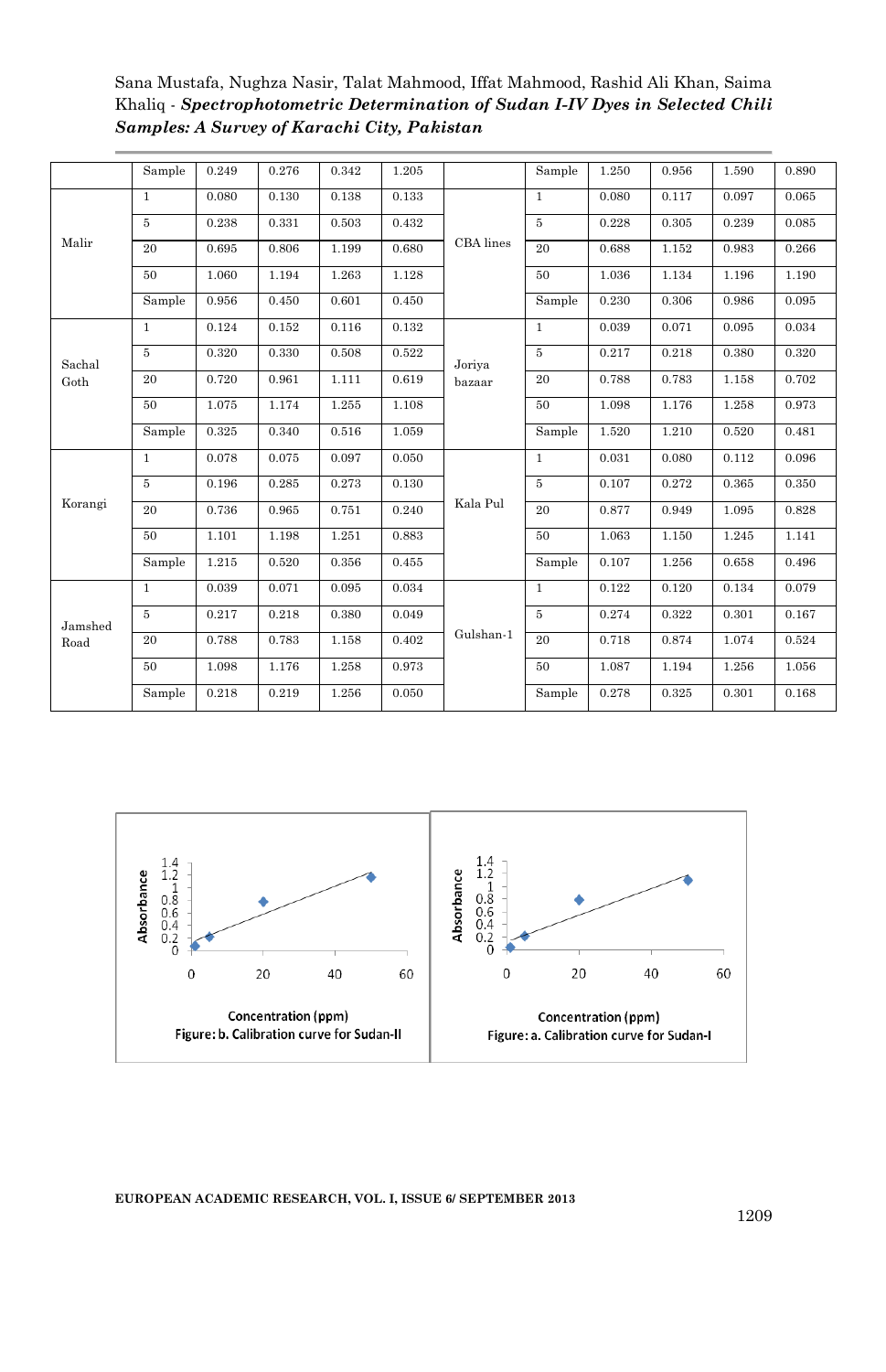Sana Mustafa, Nughza Nasir, Talat Mahmood, Iffat Mahmood, Rashid Ali Khan, Saima Khaliq - *Spectrophotometric Determination of Sudan I-IV Dyes in Selected Chili Samples: A Survey of Karachi City, Pakistan*



 **Fig. 3:** Calibration curve for Sudan-I to IV for Jamshed road

#### **Result and Discussion**

In this research work a conventional classical instrumental spectrophotometric method is described and used for the estimation of Sudan dyes. The Spectrophotometric method seems to be adequate for the detection of banned Sudan dyes (I-IV). To assure the validity of results obtained limit of detection and limit of quantification were also determined. For this purpose pure chili powder sample those did not previously adulterated were manually spiked with 0.01-50 ppm concentrations of Sudan I to IV. A calibration curve was prepared and slop of regression line and standard deviations of the lowest concentration detectable and lowest concentration measured were taken into account. By these values LOD and LOQ were calculated. The LOD and LOD values obtained are same that is 0.025 ppm.

Twelve (12) samples of chili powder have been collected from different local areas of Karachi, Pakistan. Two different statistical approaches were adopted for the estimation of dyes by the method developed. One is single point standard addition method and other is multiple point standard addition method (Calibration Curve method) (fig. 3) for spectroscopic analysis. The standard addition method is preferred on external standard method because pure chili sample also contain certain types of caretonides that may also interfere in the analysis in the same wave length regions as Sudan dyes appeared. So, to avoid false positive result and to nullify the affect of matrix standard addition method is used. The results obtained by both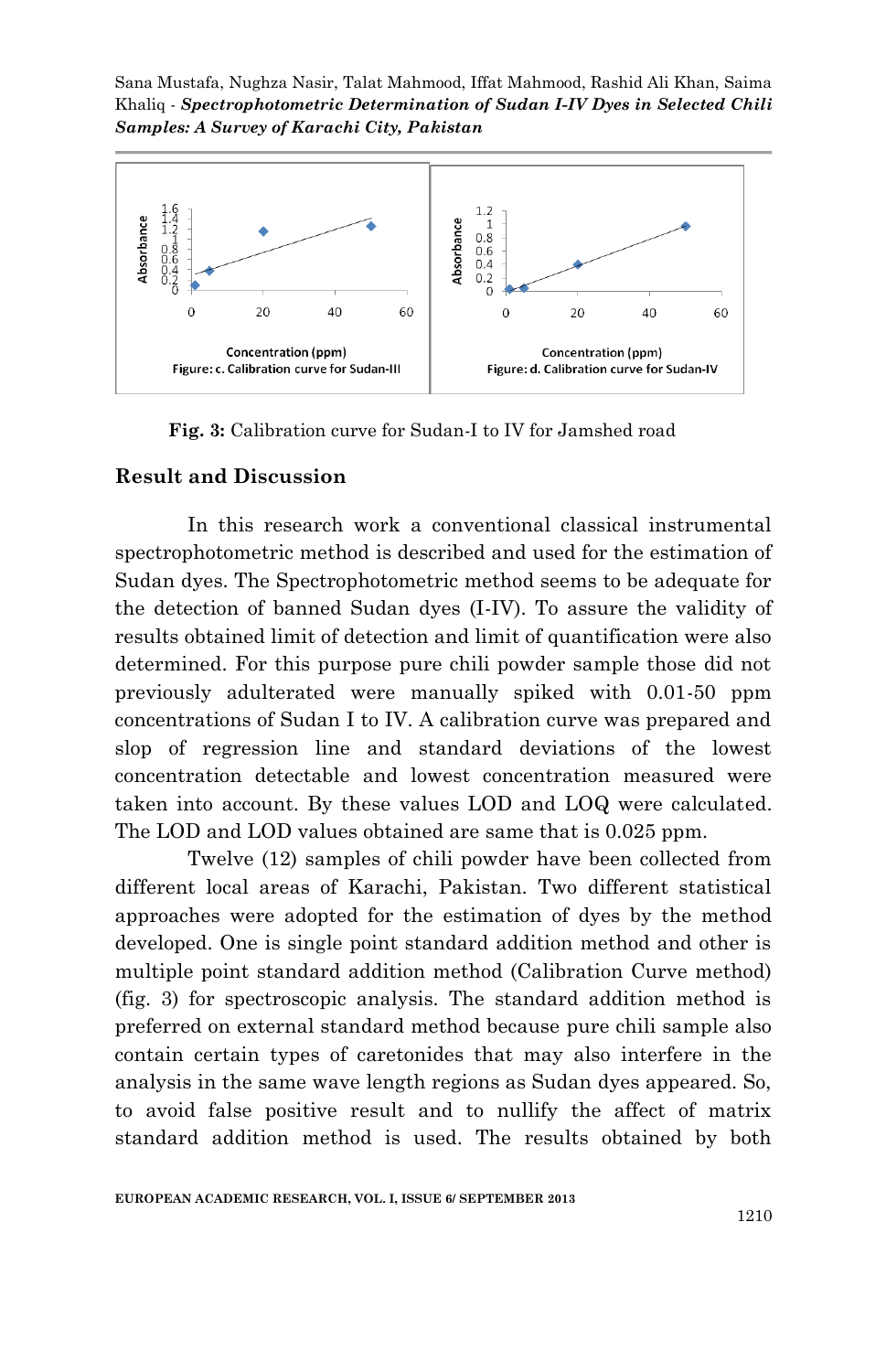approaches prove the reliability of data because the results obtained by both methods were almost same.

Ethyl acetate was used for extraction of dyes from chili samples and to prepare solutions. The use of Sudan dyes as food additives is very common in our country and it is used in food products as colorant. The dye is very harmful and its use for human consumption is prohibited due to their carcinogenicity (cancer producing capacity), red chili powder containing Sudan dyes are strictly banned and should not be allowed to place in the market. Therefore, we developed a simple, convenient and reliable method to estimate these dyes.

Spectrum of pure dyes standards were also recorded to monitor the wavelength at which the absorbance of each Sudan dye was maximum. Spectrum of Sudan I dye shows **λ**max at 476 nm, spectrum of Sudan II dye shows **λ**max at 494 nm, spectrum of Sudan III dye shows **λ**max at 508 nm and spectrum of Sudan IV dye shows **λ**max at 520 nm. These wavelengths were used to monitor the concentration of each dye in samples.

Among the twelve collected samples, Malir, Korangi, Saddar and Joriya Bazaar areas chili powder show maximum concentration of Sudan I, II, III, and IV dyes. While, Q. Abad and Gulshan-1 areas shows the absence of Sudan I-IV dyes, Jamshed road area shows the presence of Sudan III dye, Landhi area shows the presence of Sudan IV dye, Gulshan-2 area shows the presence of Sudan II dye, Sachal goth area shows the presence of Sudan IV dye, CBA Lines area shows the presence of Sudan III dye and Kala pul area shows the presence of Sudan II, III and IV dye. The ranges of concentration are 0.184-2.878 ppm (Sudan I), 0.112-3.488 ppm (Sudan II), 0.081-0.948 ppm (Sudan III) and 0.025-3.176 ppm for Sudan IV by single point standard addition method and 0.190-2.300 ppm (Sudan 1), 0.115-3.49 ppm (Sudan II), 0.080-1.00 ppm (Sudan III) and 0.028-3.189 ppm (Sudan IV) by multiple point standard addition method. The over all range of concentration of Sudan dyes determined in samples were 0.025-3.488 ppm by single point standard addition method and 0.028-3.490 ppm by multiple point standard addition method for Sudan IV dye in Sadder sample and for Sudan II dye in Kala pul sample, respectively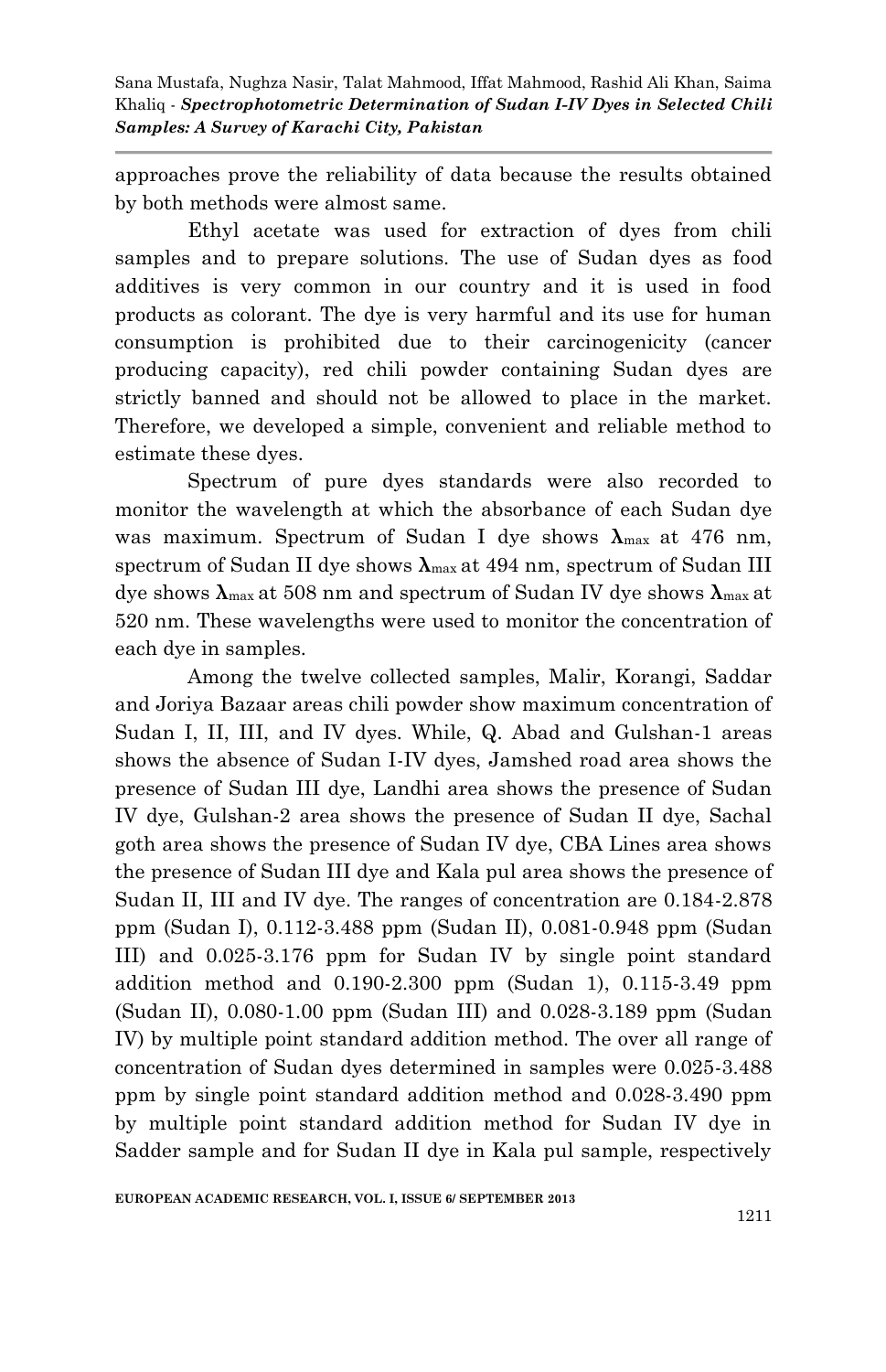(Table-2). The results obtained by multiple point method as compared with single point method are more reliable due to minimization of random error.

**Table: 2**. Concentrations of Sudan dyes (I-IV) by single point and multiple point standard addition methods

|                  |                         | Concentration (ppm)       |                             |         |                  |                         | Concentration (ppm)       |                             |         |
|------------------|-------------------------|---------------------------|-----------------------------|---------|------------------|-------------------------|---------------------------|-----------------------------|---------|
| Sampling<br>Area | Sudan                   | Single<br>Point<br>Method | Multiple<br>Point<br>Method | Remarks | Sampling<br>Area | Sudan                   | Single<br>Point<br>Method | Multiple<br>Point<br>Method | Remarks |
|                  | $\rm I$                 | $\overline{\phantom{a}}$  | $\cdot$                     | Absent  | Q. abad          | $\rm I$                 | $\cdot$                   | $\cdot$                     | Absent  |
| Gulshan-2        | Π                       | ×                         | $\cdot$                     | Absent  |                  | $\overline{\mathbf{u}}$ | $\cdot$                   | $\cdot$                     | Absent  |
|                  | $\overline{III}$        | ×,                        | $\cdot$                     | Absent  |                  | $\overline{III}$        | $\epsilon$                | ä,                          | Absent  |
|                  | IV                      | ÷                         | $\cdot$                     | Absent  |                  | IV                      | $\overline{\phantom{a}}$  | ×,                          | Absent  |
|                  | I                       | $\overline{\phantom{a}}$  | $\blacksquare$              | Absent  |                  | Ι                       | 0.455                     | 0.500                       | Present |
| Landhi           | $\rm \overline{II}$     | $\blacksquare$            | $\Box$                      | Absent  | Saddar           | $\rm \overline{II}$     | 0.157                     | 0.160                       | Present |
|                  | Ш                       | $\overline{\phantom{a}}$  | $\Box$                      | Absent  |                  | Ш                       | 0.936                     | 0.9450                      | Present |
|                  | IV                      | 2.826                     | 2.830                       | Present |                  | IV                      | $\,0.025\,$               | 0.028                       | Present |
|                  | Ι                       | 0.701                     | 0.781                       | Present | CBA lines        | Ι                       | ÷,                        | ÷                           | Absent  |
| Malir            | $\rm II$                | 0.244                     | 0.248                       | Present |                  | $\rm II$                | ä,                        | ÷,                          | Absent  |
|                  | $\overline{\mathbf{H}}$ | 0.102                     | 0.110                       | Present |                  | $\mathbf{H}$            | 0.840                     | 0.842                       | Present |
|                  | ${\rm IV}$              | 0.107                     | 0.110                       | Present |                  | $_{\rm IV}$             | ä,                        | $\overline{\phantom{a}}$    | Absent  |
|                  | Т                       | $\overline{\phantom{a}}$  | $\cdot$                     | Absent  |                  | Τ                       | 2.878                     | 2.300                       | Present |
| Sachal           | $\rm II$                | $\epsilon$                | $\epsilon$                  | Absent  | Joriya<br>bazaar | $\rm II$                | 0.925                     | 0.930                       | Present |
| goth             | Ш                       | ×,                        | $\cdot$                     | Absent  |                  | Ш                       | 0.194                     | 0.195                       | Present |
|                  | <b>IV</b>               | 3.176                     | 3.189                       | Present |                  | IV                      | 0.125                     | 0.130                       | Present |
|                  | $\overline{I}$          | 0.184                     | 0.190                       | Present | Kala pul         | $\overline{I}$          | $\overline{\phantom{a}}$  | $\sim$                      | Absent  |
| Korangi          | $\overline{\mathbf{u}}$ | 0.112                     | 0.115                       | Present |                  | $\overline{\mathbf{u}}$ | 3.488                     | 3.490                       | Present |
|                  | $\overline{\mathbf{H}}$ | 0.081                     | 0.080                       | Present |                  | $\mathbf{H}$            | 0.626                     | 0.628                       | Present |
|                  | IV                      | 0.128                     | 0.130                       | Present |                  | IV                      | 0.187                     | 0.188                       | Present |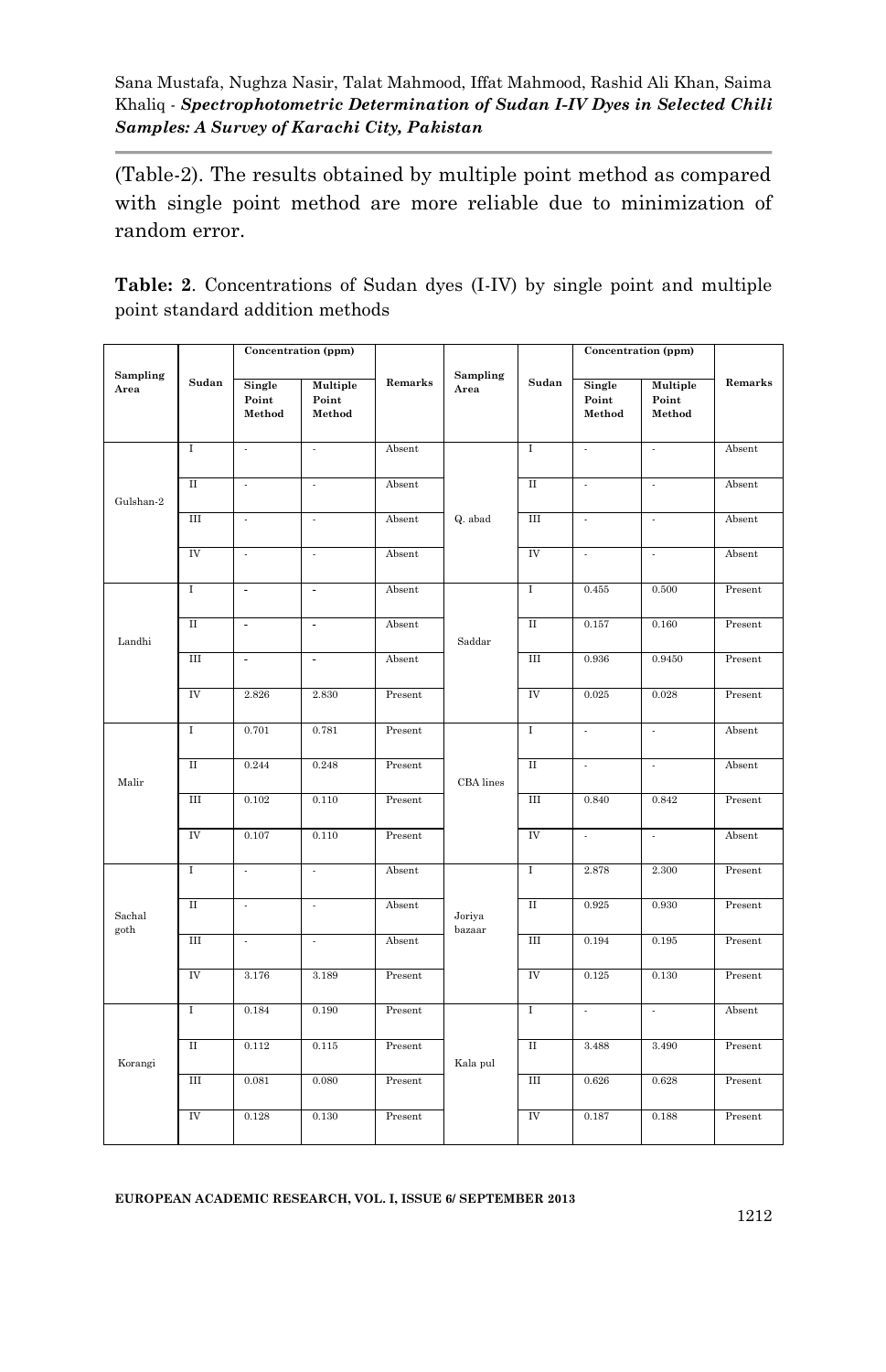|               |    | ۰     | ٠     | Absent  |           |    | ٠                        | ٠ | Absent |
|---------------|----|-------|-------|---------|-----------|----|--------------------------|---|--------|
|               |    |       |       |         |           |    |                          |   |        |
|               |    |       |       |         |           |    |                          |   |        |
|               | П  | ٠     |       | Absent  |           | П  | ٠                        |   | Absent |
| Jamshed       |    |       |       |         |           |    |                          |   |        |
| $_{\rm road}$ |    |       |       |         | Gulshan-1 |    |                          |   |        |
|               | Ш  | 0.948 | 1.000 | Present |           | Ш  | $\overline{\phantom{a}}$ |   | Absent |
|               |    |       |       |         |           |    |                          |   |        |
|               |    |       |       |         |           |    |                          |   |        |
|               |    |       |       |         |           |    |                          |   |        |
|               | IV | ٠     | ٠     | Absent  |           | IV | ٠                        |   | Absent |
|               |    |       |       |         |           |    |                          |   |        |
|               |    |       |       |         |           |    |                          |   |        |
|               |    |       |       |         |           |    |                          |   |        |

## **Conclusion**

Therefore, it is concluded that the presented spectrophotometric methods can be used for the detection of Sudan dyes in chili powder in ppm level. The method is suitable and reliable for identification and estimation of Sudan I-IV in chili samples and the most of the samples collected from various areas of Karachi are adulterated with the banned dyes Sudan I, II, III and IV.

## **BIBLIOGRAPHY:**

Abraham, M. H.; Amin, M. and Zissimos, A. M. 2002. "The lipophilicity of sudan I and its tautomeric forms." *Phy. Chem. Chem. Phy.* 4(23): 5748–5752.

Babu, S. and Shenoliker, I. S. 1995. "Health and nutritional implications of food colours." *Ind. J. Med. Res.* 102: 245-249.

Botek, P.; Poustka, J. and Hajslova, J. "Determination of banned dyes in spices by liquid chromatography–mass spectrometry." 2007. *Czech J. Food Sci.* 25: 17-24.

Capitan, F.; Capitan-Vallvey, L. F.; Fernadez, M. D.; De Orbe, I. and Avidad, R. 1996. "Determination of colorant matters mixture in foods by solid-phase spectrophotometry." *Ana. Chim. Acta.* 331(1-2): 141-148.

Chen, J.; Tung, C. H.; Mahmood, U.; Ntziachristos, V.; Gyurko, R.; Fishman, M. C.; Huang, P. L. and Weissleder, R. 2002: "In vivo imaging of proteolytic activity in atherosclerosis." *Circulation* 105: 2766-2771.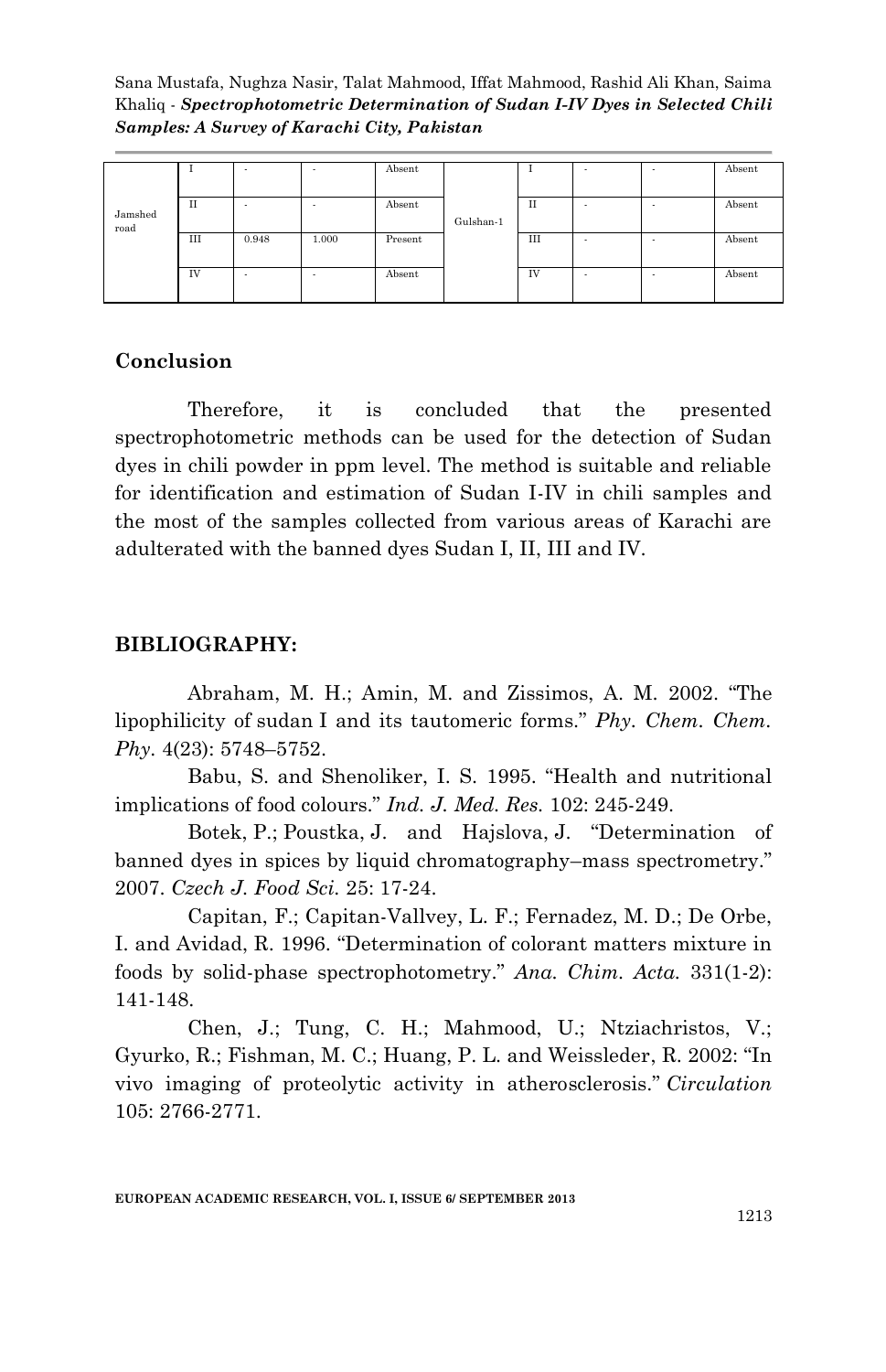Christie, R. M. 2001. "Colour chemistry." publisher: Royal Society of Chemistry 218.

Cornet, V.; Govaert, Y.; Moens, G.; VanLoco, J. and Degroodt, J. M. 2006. "Development of a fast analytical method for the determination of sudan dyes in chili- and curry-containing foodstuffs by high-performance liquid chromatography-photodiode array detection." *J. Agric. Food Chem*. 54(3): 639-644.

Daood, H. G. and Biacs, P. A. 2005. "Simultaneous determination of sudan dyes and carotenoids in red pepper and tomato products by HPLC." *J. Chrom. Sci.* 43: 461-465.

Di Donna, L.; Maiuolo, L.; Mazzotti, F.; De Luca, D. and Sindona, G. 2004. "Assay of sudan I contamination of foodstuff by atmospheric pressure chemical ionization tandem mass spectrometry and isotope dilution." *Ana. Chem.* 76: 5104-5108.

Dillon, D.; Combes, R. and Zeiger, E. 1994. "Activation by caecal reduction of the azo dye D & C red no. 9 to a bacterial mutagen." *Mutagenesis* 9: 295-299.

Han, D.; Yu, M.; Knopp, D.; Niessner, R.; Wu, M. and Deng, A. 2007. "Development of a highly sensitive and specific enzyme-linked immunosorbent assay for detection of sudan I in food samples." *J. Agric. Food Chem.* 55: 6424-6430.

He, L.; Su, Y.; Fang, B.; Shen, X.; Zeng, Z. and Liu, Y. 2007. "Determination of sudan dye residues in eggs by liquid chromatography and gas chromatography-mass spectrometry." *Ana. Chim. Acta*. 594: 139-146.

"Monographs on the evaluation of carcinogenic risks to humans, some aromatic azo compounds, summary of data reported and evaluation, world health organization." IARC, vol. 8, June (2008).

Mustafa, S.; Khan, R. A.; Sultana, I.; Nasir, N. and Tariq, M. 2013. "Estimation of para red dye in chilli powder and tomato sauces by a simple spectrophotometric method followed by thin layer chromatography." *JASEM* 17(2): 177-184.

"Opinion of the scientific panel on food additives, flavorings, processing aids and materials in contact with food on a request from the commission to review the toxicology of a number of dyes illegally present in food the EU." The EFSA J., (2005), 263, 1-71.